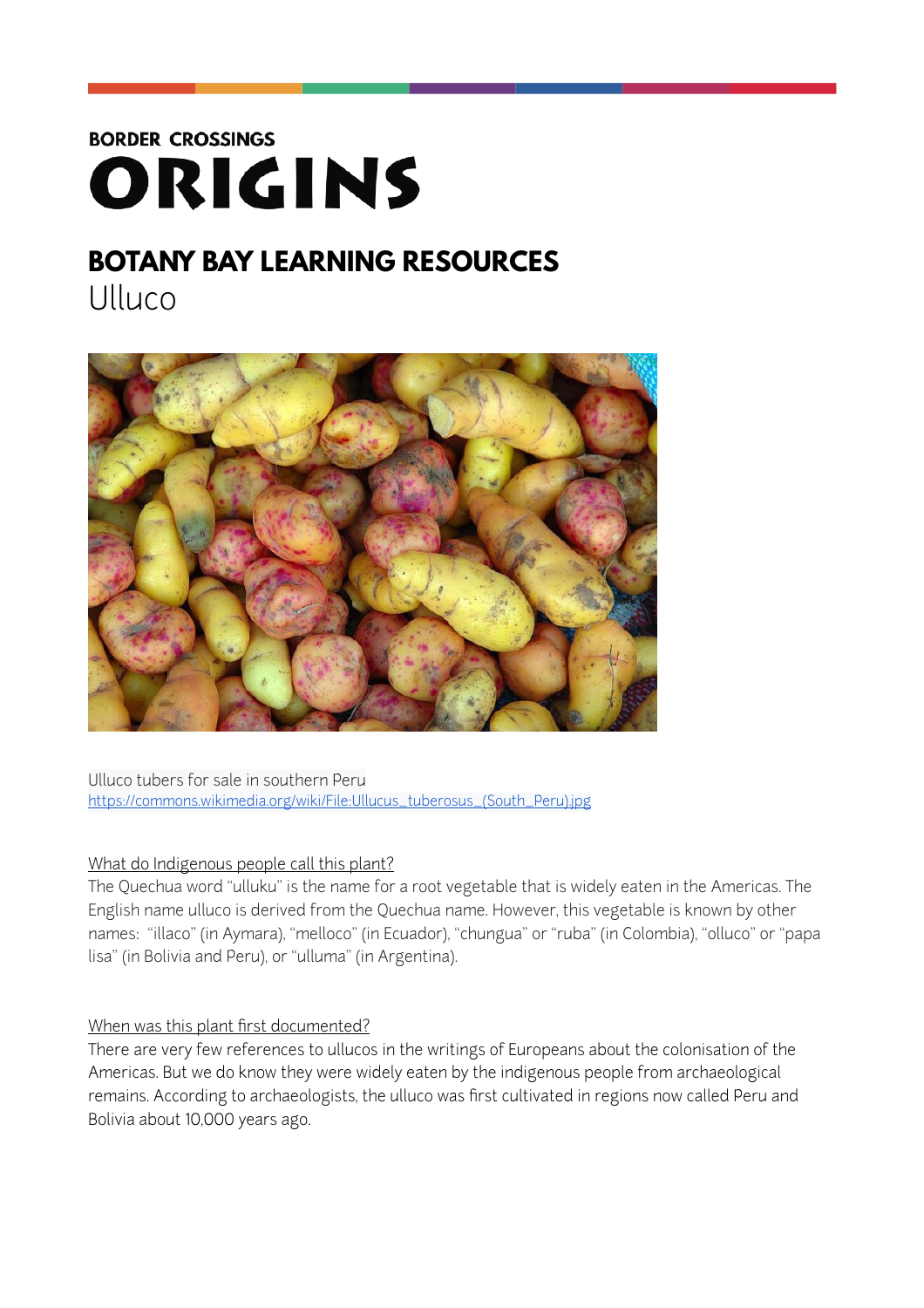#### How many varieties of this plant are known?

The International Potato Centre in Lima, Peru holds 360 varieties of ulluco.



#### https://commons.wikimedia.org/wiki/File:Ulluco.jpg

## Where and how was the plant originally grown and used?

Ullucos (and other tubers like mashua and oca) can be grown at high altitudes unlike wheat. The people that live in towns and villages at high altitude trade them with people from towns and villages at lower altitudes that can grow wheat.

# How do Indigenous people relate to this plant?

There are many varieties of ulluco. They come in a broad range of colours and sizes. They can be grown at high

altitudes and are usually planted in small plots together with other tubers like with mashua ("maswa" in Quechua) and oca ("uqa" in Quechua) and can be harvested after around 8 months. They were all grown together in the same plot and sorted after harvesting.

They are often eaten in soups and stews by the Inca people. The leaves from the ulluco plant can be eaten cooked or raw and are often used to make salads. But, because of their high water content, ulluco are not suitable for frying.

### When and how did this plant first come to Britain?

Ulluco tubers were introduced to Europe several times from the 1850s, particularly after the Potato Famine of 1845 - 1852. However, they simply did not gain any popularity like potatoes and tomatoes (eventually) did. Part of the reason they were not popular is they are more difficult to grow than potatoes and have a lower yield.

### Special properties

Ulluco tubers can be washed and then eaten raw. They do not need to be peeled and can be either boiled alone or added to stews. They can be cooked like a potato but still remain firm after cooking like a beet or large nut.